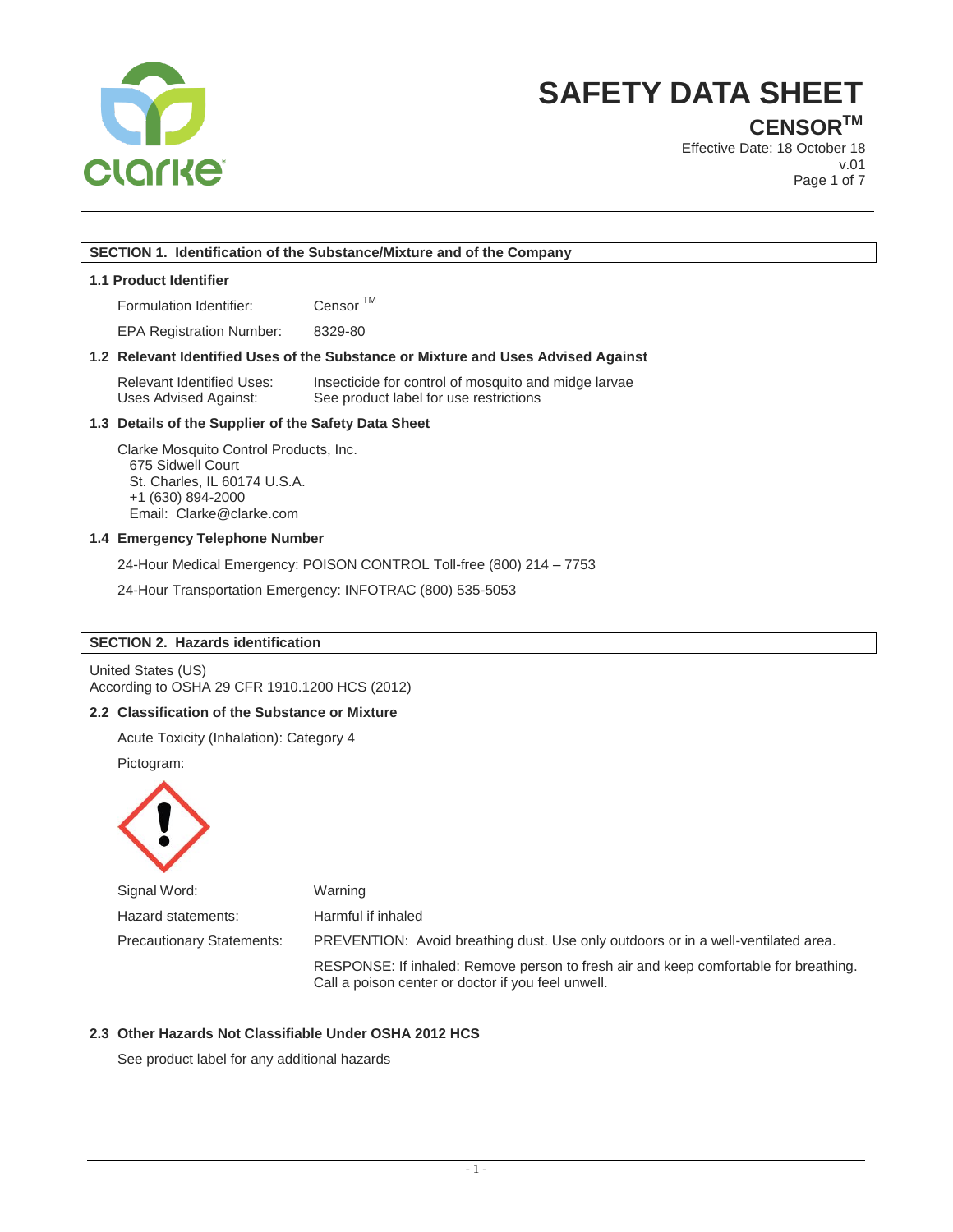

**CENSORTM**

Effective Date: 18 October 18 v.01 Page 2 of 7

## **SECTION 3. Composition/Information on Ingredients**

## **3.1 Components**

| Substance Name            | CAS No.       | Concentration % w/w |
|---------------------------|---------------|---------------------|
| Spinosad:                 |               | 0.5                 |
| Spinosyn A                | 131929-60-7   |                     |
| Spinosyn D                | 131929-63-0   |                     |
| <b>Granulated Corncob</b> | None Assigned | >95                 |

Ingredients not identified are non-hazardous and/or are not required to be disclosed pursuant to 29 CFR 1910.1200 (2012), and are withheld as trade secret.

#### **SECTION 4. First Aid Measures**

### **4.1 Description of First Aid Measures**

If Inhaled: Move person to fresh air. If person is not breathing, call 911 or an ambulance, then give artificial respiration, preferably mouth-to-mouth if possible. Call a poison control center or doctor for further treatment advice.

#### **4.2 Most Important Symptoms and Effects, Both Acute and Delayed**.

Inhalation: This product may release nuisance dust in handling or use. Exposure to dusts from this product may irritate the nose, throat, and upper respiratory tract. Prolonged exposure may result in mild salicylate intoxication which can cause symptoms including headache, dizziness, ringing in the ears, difficulty in hearing, dimness of vision, mental confusion, lassitude, sweating, thirst, hyperventilation, nausea, vomiting, and occasionally diarrhea.

### **4.3 Indication of Immediate Medical Attention and Special Treatment**

Treatment: Appropriate supportive and symptomatic treatment as indicated by the patient's condition is recommended. For medical treatment information, contact the poison control hotline at 1-800-214-7753. Have the product container or label with you when calling a poison control center or doctor, or going for treatment.

## **SECTION 5. Fire-Fighting Measures**

| 5.1 Extinguishing Media                                            |                                                                                                                                                                     |  |
|--------------------------------------------------------------------|---------------------------------------------------------------------------------------------------------------------------------------------------------------------|--|
| Suitable Extinguishing Media:                                      | Water Fog, Carbon Dioxide (CO <sub>2</sub> ), Dry Chemical, Foam                                                                                                    |  |
| Unsuitable Extinguishing Media:                                    | None known                                                                                                                                                          |  |
| 5.2 Special Hazards Arising From the Substance or Mixture          |                                                                                                                                                                     |  |
| Specific Hazards:                                                  | Under fire conditions some components may decompose. Combustion products may<br>include CO and NO <sub>x</sub> .                                                    |  |
| 5.3 Special Protective Equipment and Precautions for Fire-Fighters |                                                                                                                                                                     |  |
| <b>Protection Against Fire:</b>                                    | Wear positive pressure, self-contained breathing apparatus and protective firefighting<br>clothing (includes fire-fighting helmet, coat, pants, boots, and gloves). |  |
| <b>Special Procedures:</b>                                         | Fight fires from a protected location. Dike fire control water for later disposal.<br>Keep<br>container cool by spraying with water.                                |  |
| <b>SECTION 6. Accidental Release Measures</b>                      |                                                                                                                                                                     |  |

## **6.1 Personal Precautions, Protective Equipment and Emergency Procedures**

General Precautions: Use appropriate protection (see section 8)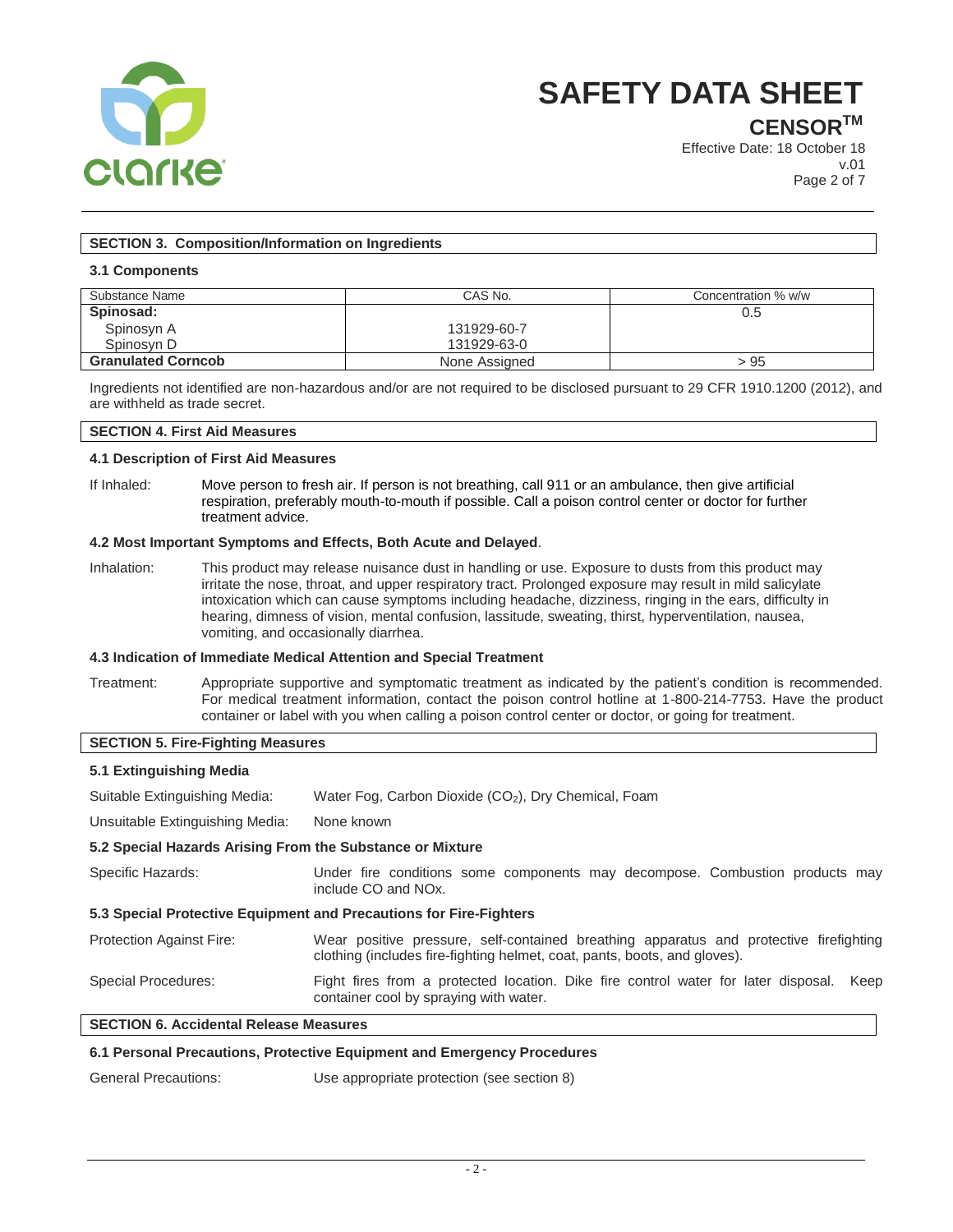

**CENSORTM**

Effective Date: 18 October 18 v.01 Page 3 of 7

| <b>Environmental Precautions:</b>                        | Prevent product from entering into drains and waterways. Collect and dispose of this<br>material and its container in accordance with national and regional regulations. If the<br>product has contaminated surface water, inform the appropriate authorities. See Section 12<br>for additional ecological information. |  |  |
|----------------------------------------------------------|-------------------------------------------------------------------------------------------------------------------------------------------------------------------------------------------------------------------------------------------------------------------------------------------------------------------------|--|--|
| 6.2 Methods and Material for Containment and Cleaning Up |                                                                                                                                                                                                                                                                                                                         |  |  |
| Clean Up Methods:                                        | Collect all material with shovel or other instrument while using appropriate personal<br>protection equipment, and place in closable marked containers. Use non-reactive absorbent<br>to absorb small spills of rinsate and collect for disposal                                                                        |  |  |

#### **SECTION 7. Handling and Storage**

## **7.1 Precautions for Safe Handling**

Handling: Keep out of reach of children. Do not take internally. Avoid inhalation of dusts from product.

Hygiene Measures: Wash thoroughly with soap and water after handling and before eating, drinking, chewing gum, using tobacco or using the toilet.

#### **7.2 Conditions for Safe Storage, Including Any Incompatibilities**

Storage: Product should be stored in compliance with local regulations. Store in a cool, dry, well-ventilated place in the original container. Protect from excessive heat and cold. Do not store near food, drink, animal feeding stuffs, pharmaceuticals, cosmetics or fertilizers. Keep out of reach of children.

#### **SECTION 8. Exposure Controls / Personal Protection**

These precautions are suggested for conditions where the potential for exposure exists. Emergency conditions may require additional precautions.

### **8.1 Control Parameters**

| <b>Component Name</b>     | CAS No.       | List         | Type       | Value                               |
|---------------------------|---------------|--------------|------------|-------------------------------------|
| Spinosyn A &              | 131929-60-7   | DOW IHG      | <b>TWA</b> | 0.3 mg/m <sup>3</sup>               |
| Spinosyn D                | 131929-63-0   |              |            |                                     |
| <b>Granulated Corncob</b> | None Assigned | <b>OSHA</b>  | PEL        | 15 mg/m $\degree$ (total)           |
|                           |               |              |            | (respirable)<br>5 ma/m <sup>3</sup> |
|                           |               | <b>ACGIH</b> | <b>TLV</b> | 10 mg/m <sup>3</sup> (inhalable)    |
|                           |               |              |            | 3 mg/m <sup>3</sup> (respirable)    |

#### **8.2 Exposure controls**

Engineering Controls: Use with adequate ventilation. Wash hands thoroughly after handling. Wash clothing before re-using.

Individual Protection Measures, such as Personal Protection Equipment:

Eye Protection: Safety Glasses, Goggles or Face Shield

- Skin Protection: Wear suitable protective clothing
- Hand Protection: It is good industrial hygiene practice to minimize skin contact. If required or preferred, use suitable protective chemical resistant gloves such as nitrile, butyl rubber, or neoprene.

Respiratory Protection: A respirator is not required for normal use of this product. If needed or preferred, use suitable respiratory equipment such as a NIOSH standard N-95 respirator or dust mask.

## **SECTION 9. Physical and Chemical Properties**

## **9.1 Information on Basic Physical and Chemical Properties**

| Appearance: | Solid, Granule |
|-------------|----------------|
| Color:      | Yellow / Tan   |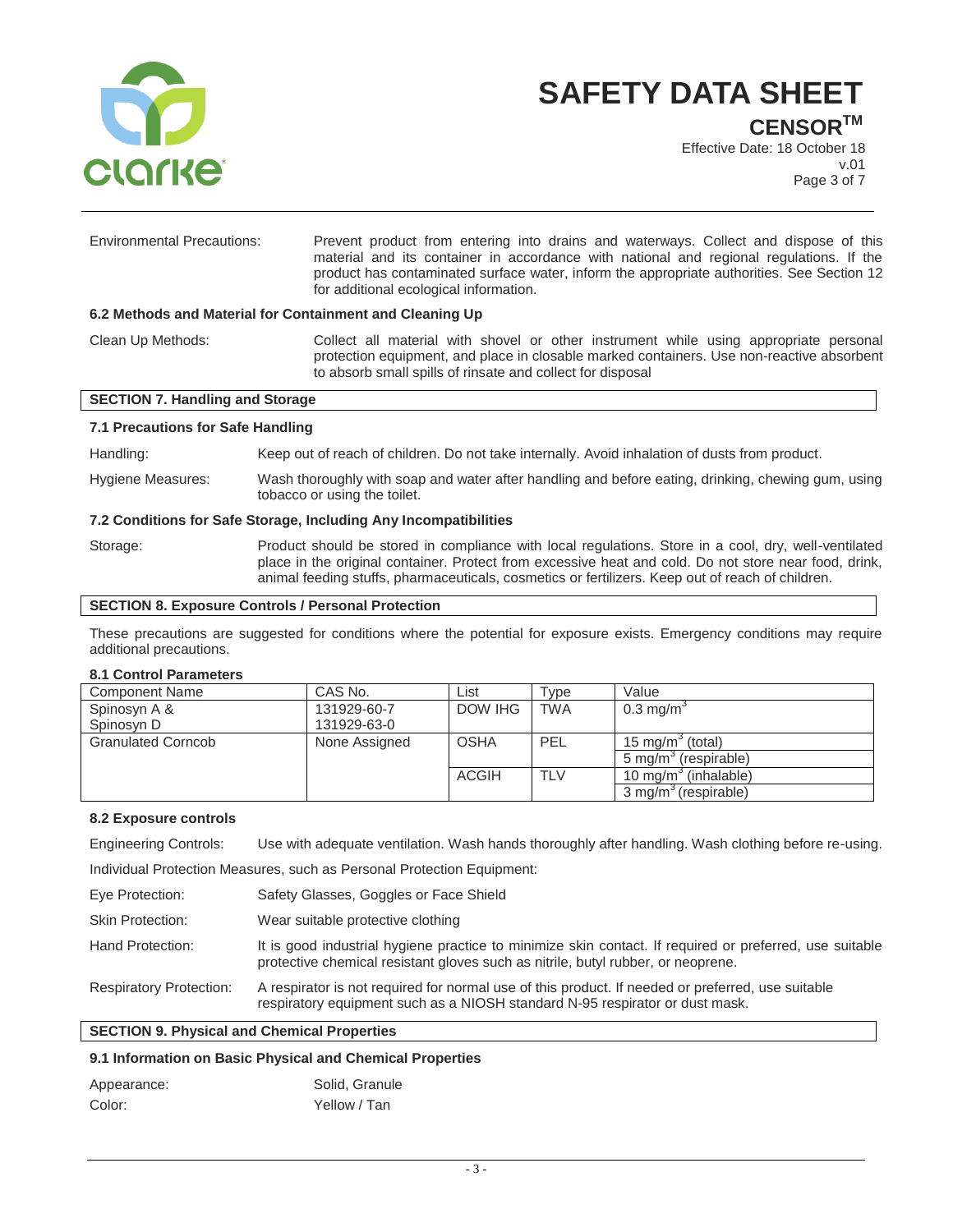

## **CENSORTM**

Effective Date: 18 October 18 v.01 Page 4 of 7

| Odor:                         | Orange fruity scent |
|-------------------------------|---------------------|
| Odor Threshold:               | Not Available       |
| pH:                           | 7.50                |
| <b>Melting Point:</b>         | Not Determined      |
| Freezing Point:               | Not Applicable      |
| Initial Boiling Point:        | Not Applicable      |
| Flash Point:                  | Not Determined      |
| <b>Evaporation Rate:</b>      | Not Applicable      |
| Flammability:                 | Not Determined      |
| Explosion limits [U/L]:       | Not Applicable      |
| Vapor Pressure:               | Not Applicable      |
| Vapor Density:                | Not Applicable      |
| <b>Relative Density:</b>      | 0.552 g/mL          |
| Solubility:                   | Not Determined      |
| <b>Partition Coefficient:</b> | Not Determined      |
| Auto-Ignition Temperature:    | Not Determined      |
| Viscosity:                    | Not Applicable      |
| Decomposition Temperature:    | Not Available       |
| <b>Explosive Properties:</b>  | Not Available       |
| <b>Oxidizing Properties:</b>  | Not Available       |
|                               |                     |

## **SECTION 10. Stability and Reactivity**

### **10.1 Reactivity**

Not Available

#### **10.2 Chemical Stability**

Stable under normal conditions

#### **10.3 Possibility of Hazardous Reactions**

Hazardous Reactions: None under normal conditions

Hazardous Polymerization: Not known to occur

## **10.4 Conditions to Avoid**

Protect from direct sunlight and excessive heat.

### **10.5 Incompatible Materials**

Avoid contact with strong oxidizing agents, strong acids, strong bases

## **10.6 Hazardous Decomposition Products**

None known under normal conditions of storage and use

## **SECTION 11. Toxicological Information**

## **11.1 Information on Likely Routes of Exposure**

Inhalation: This product may release nuisance dust in handling or use. Exposure to dusts from this product may irritate the nose, throat, and upper respiratory tract.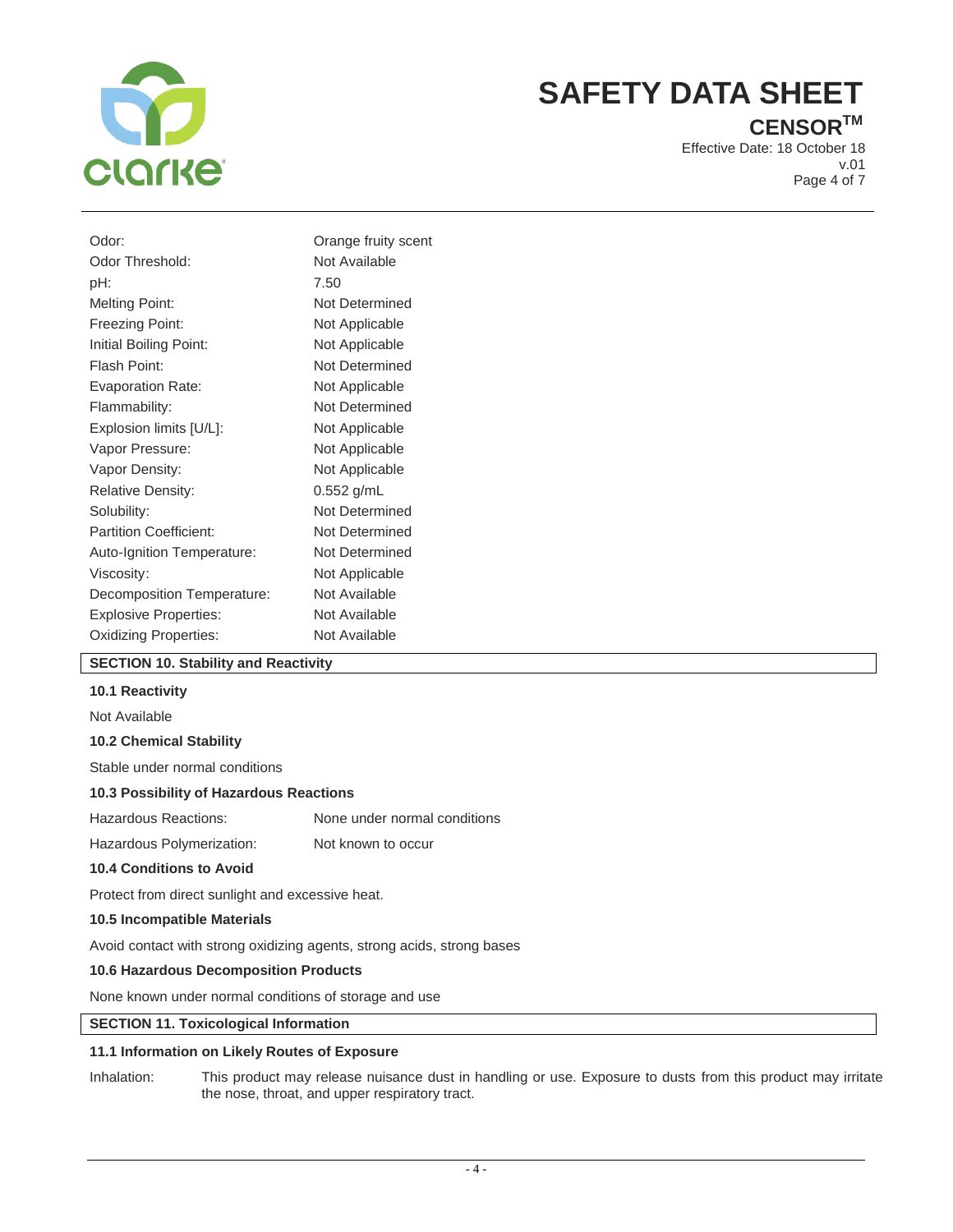

**CENSORTM**

Effective Date: 18 October 18 v.01 Page 5 of 7

## **11.2 Information on Toxicological Effects**

| <b>Acute Toxicity/Effects</b><br>Oral, Rat $LD_{50}$ :           | $> 5,000$ mg/kg-bw                                                                                                                                                                                                                                                                                                            |
|------------------------------------------------------------------|-------------------------------------------------------------------------------------------------------------------------------------------------------------------------------------------------------------------------------------------------------------------------------------------------------------------------------|
| Dermal, Rat $LD_{50}$ :                                          | $> 5,000$ mg/kg-bw                                                                                                                                                                                                                                                                                                            |
| Inhalation, Rat $LC_{50}$ :                                      | $> 2.10$ mg/L                                                                                                                                                                                                                                                                                                                 |
| Skin Corrosion/Irritation:                                       | Censor $TM$ is not a skin irritant                                                                                                                                                                                                                                                                                            |
| Serious Eye Damage/Irritation:                                   | Censor $TM$ is not classified as an eye irritant according the OSHA 2012 HCS.                                                                                                                                                                                                                                                 |
| <b>Skin Sensitization:</b>                                       | Censor <sup>™</sup> is not a skin sensitizer                                                                                                                                                                                                                                                                                  |
| STOT - Single exposure                                           | No data is available to indicate product or any components present at greater than<br>0.1% present a specific target organ toxicity hazard from single exposure.                                                                                                                                                              |
| <b>Chronic Toxicity/Effects</b><br><b>Germ Cell Mutagenicity</b> | This product has not been tested. No data is available to indicate product or any<br>components present at greater than 0.1% are mutagenic or genotoxic. Spinosad<br>is not mutagenic.                                                                                                                                        |
| Carcinogenicity:                                                 | This product does not contain any carcinogens as listed by OSHA, IARC, or NTP.<br>Spinosad is not carcinogenic.                                                                                                                                                                                                               |
| <b>Reproductive Effects:</b>                                     | No data is available to indicate product or any components present at greater<br>than 0.1% cause reproductive or teratogenic toxicity. For Spinosad: in<br>laboratory animal studies, effects on reproduction have been seen only at<br>doses that produced significant toxicity to the parent animals.                       |
| STOT - Repeated Exposure:                                        | In animals, spinosad has been shown to cause vacuolation of cells in various<br>tissues. Dose levels producing these effects were many times higher than any<br>dose levels expected from exposure due to use.                                                                                                                |
| Additional Information:                                          | Prolonged exposure to vapors or dust may result in mild salicylate intoxication<br>which can cause symptoms including headache, dizziness, ringing in the ears,<br>difficulty in hearing, dimness of vision, mental confusion, lassitude, sweating,<br>thirst, hyperventilation, nausea, vomiting, and occasionally diarrhea. |
|                                                                  |                                                                                                                                                                                                                                                                                                                               |

## **SECTION 12. Ecological Information**

## **12.1 Ecotoxicity**

Product specific data is not available. Data referenced is in relation to the active ingredient, Spinosad. Spinosad is moderately toxic to aquatic organisms on an acute basis (LC50/EC50 between 1 and 10 mg/L in the most sensitive species tested).

| Toxicity to Fish:                  | 96-hr Acute LC <sub>50</sub> 5.0 mg/L, Common Carp (Cyprinus carpio)          |
|------------------------------------|-------------------------------------------------------------------------------|
|                                    | 96-hr Acute LC <sub>50</sub> 5.9 mg/L, Bluegill Sunfish (Lepomis macrochirus) |
|                                    | 96-hr Acute LC <sub>50</sub> 30 mg/L, Rainbow Trout (Oncorhynchus mykiss)     |
| Toxicity to Aquatic Invertebrates: | 48-hr Acute EC <sub>50</sub> 1.5-14.0 mg/L, Water Flea (Daphnia magna)        |
|                                    | 48-hr LC <sub>50</sub> > 7.9 mg/L, Mysid Shrimp ( <i>Americamysis bahia</i> ) |
| Toxicity to Aquatic Plants:        | 5-d EC <sub>50</sub> 8.1 mg/L, Blue Green Algae (Anabaena flos-aquae)         |

## **12.1 Persistence and Degradability**

Product specific data not available. Data referenced is in relation to the active ingredient, Spinosad.

Log K<sub>ow</sub>: Spinosyn A: 3.91; Spinosyn D: 4.38 (distilled water)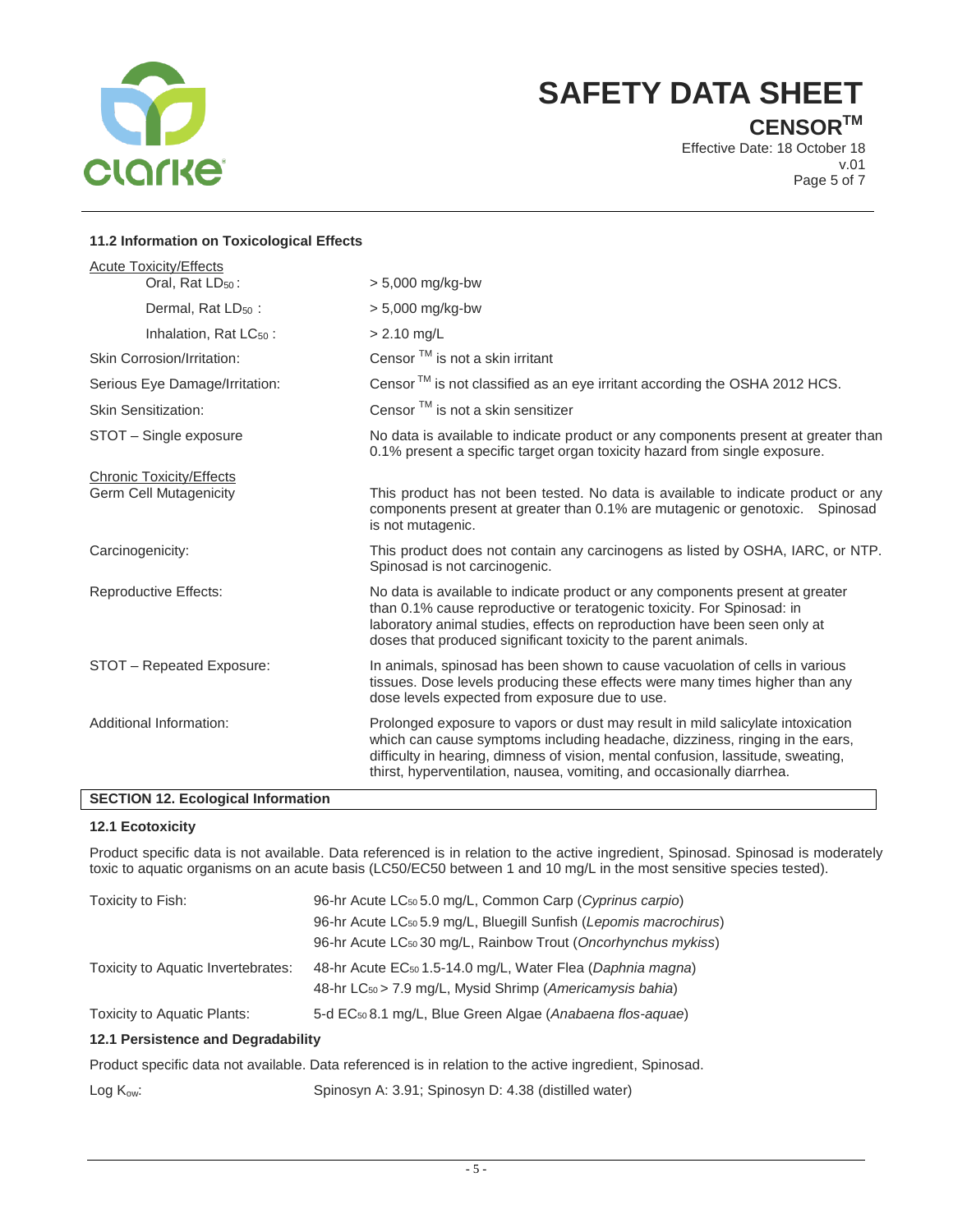

**CENSORTM**

Effective Date: 18 October 18 v.01 Page 6 of 7

| Partition Coefficient, K <sub>oc</sub> : | 701                                                                   |
|------------------------------------------|-----------------------------------------------------------------------|
| Mobility in Soil:                        | Potential for mobility in soil is low $(K_{oc}$ between 500 and 2000) |
| Bioconcentration Factor:                 | Spinosyn A: 19; Spinosyn D: 33 mL/g (fish)                            |
| Bioaccumulation:                         | Bioconcentration potential is low (BCF $<$ 100)                       |
|                                          |                                                                       |

## **SECTION 13. Disposal Considerations**

#### **13.1 Waste Treatment and Disposal methods**

Consult product label for disposal instructions. Avoid release to the environment. Improper disposal of excess product or rinsate is a violation of the Federal law. If these wastes cannot be disposed of by use according to label instructions, contact your State Pesticide or Environmental Control Agency, or the Hazardous Waste Representative at the nearest EPA regional office for guidance.

#### **SECTION 14. Transport Information**

#### **14.1 DOT (US)**

Not regulated (Bulk and Non-Bulk Quantities)

#### **14.2 IMDG (Vessel)**

| UN Number:            | 3077                                                         |
|-----------------------|--------------------------------------------------------------|
| Hazard Class:         |                                                              |
| Packing Group:        | Ш                                                            |
| Proper Shipping Name: | ENVIRONMENTALLY HAZARDOUS SUBSTANCE SOLID, N.O.S. (Spinosad) |
| Marine Pollutant:     | Yes                                                          |
|                       |                                                              |
|                       |                                                              |

## **14.3 ICAO/IATA (Air transport)**

| UN Number:                                     | 3077                                                                |
|------------------------------------------------|---------------------------------------------------------------------|
| Hazard Class:                                  | Q                                                                   |
| Packing Group:                                 | Ш                                                                   |
| Proper Shipping Name:<br>Environmental Hazard: | ENVIRONMENTALLY HAZARDOUS SUBSTANCE SOLID, N.O.S. (Spinosad)<br>Yes |
|                                                |                                                                     |

### **SECTION 15. Regulatory Information**

**FIFRA Information**: This chemical is a pesticide product regulated by the Environmental Protection Agency and is subject to certain labeling requirements under federal pesticide law. These requirements differ from the classification criteria and hazard information for safety data sheet, and for workplace labels of non-pesticide chemicals. Following is the hazard information as required on the pesticide label:

Signal Word: CAUTION Keep Out of Reach of Children PRECAUTIONARY STATEMENTS: HAZARDS TO HUMANS AND DOMESTIC ANIMALS: Causes moderate eye irritation. Avoid contact with eyes or clothing. Wear protective eyewear. Wash thoroughly with soap and water after handling and before eating, drinking, chewing gum, or using tobacco.

First Aid

If in eyes: Hold eye open and rinse slowly and gently with warm water for 15-20 minutes. Remove contact lenses, if present, after the first 5 minutes, then continue rinsing. Call a poison control center or doctor for treatment advice.

Have the product container or label with you when calling a poison control center or doctor or going for treatment. You may also contact 1-800-214-7753 for emergency medical treatment information.

#### **Other Federal Regulations**

SARA TITLE III CLASSIFICATION